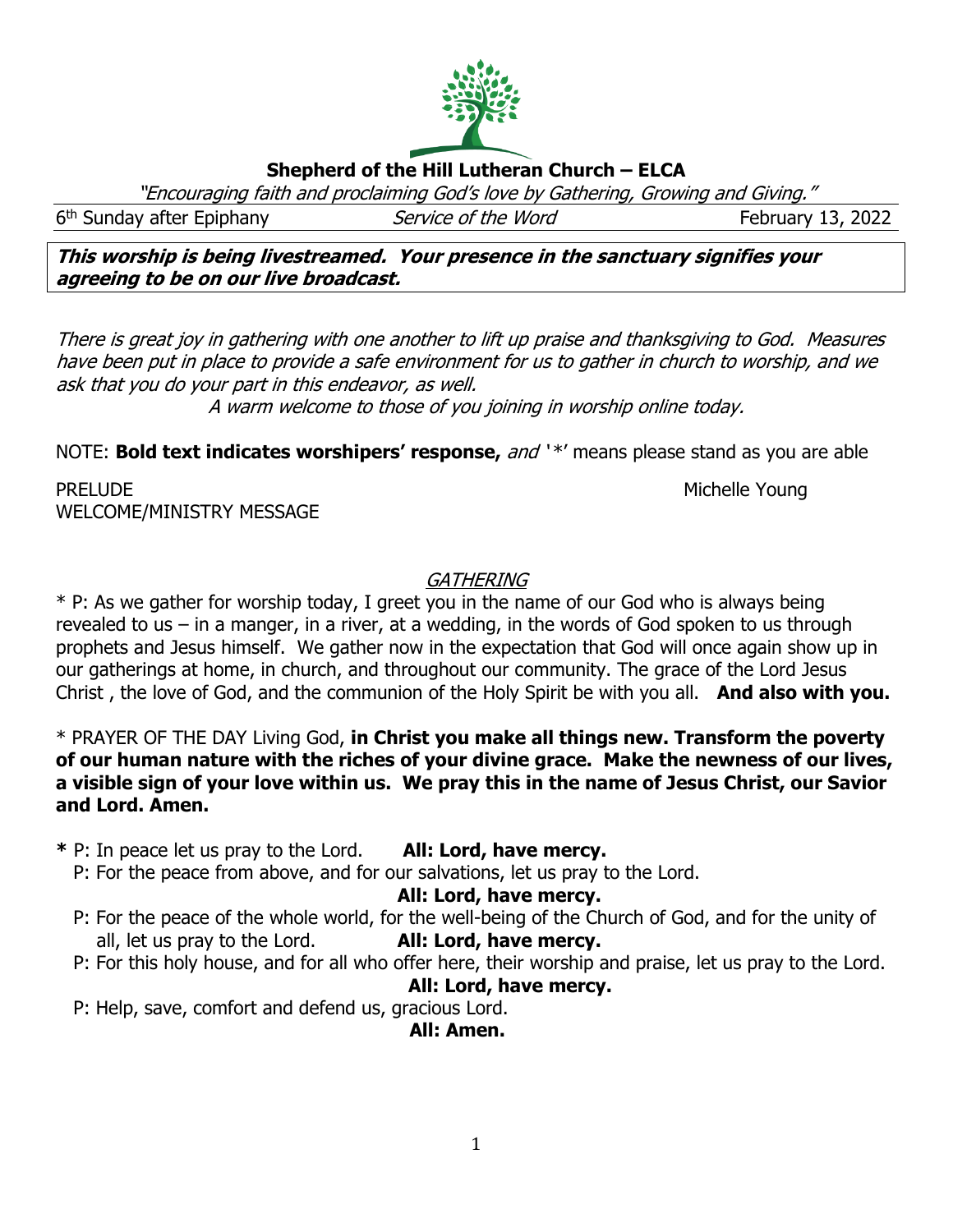

## GROWING

PSALM 1 (Please respond with **text in bold print**)

 $1$ Happy are they who have not walked in the counsel of the wicked, nor lingered in the way of sinners, nor sat in the seats of the scornful!

### <sup>2</sup>**Their delight is in the law of the LORD, and they meditate on God's teaching day and night.**

<sup>3</sup>They are like trees planted by streams of water, bearing fruit in due season, with leaves that do not wither; everything they do shall prosper.

## <sup>4</sup>**It is not so with the wicked; they are like chaff which the wind blows away.**

<sup>5</sup>Therefore the wicked shall not stand upright when judgment comes, nor the sinner in the council of the righteous.

### <sup>6</sup>**For the LORD knows the way of the righteous, but the way of the wicked shall be destroyed.**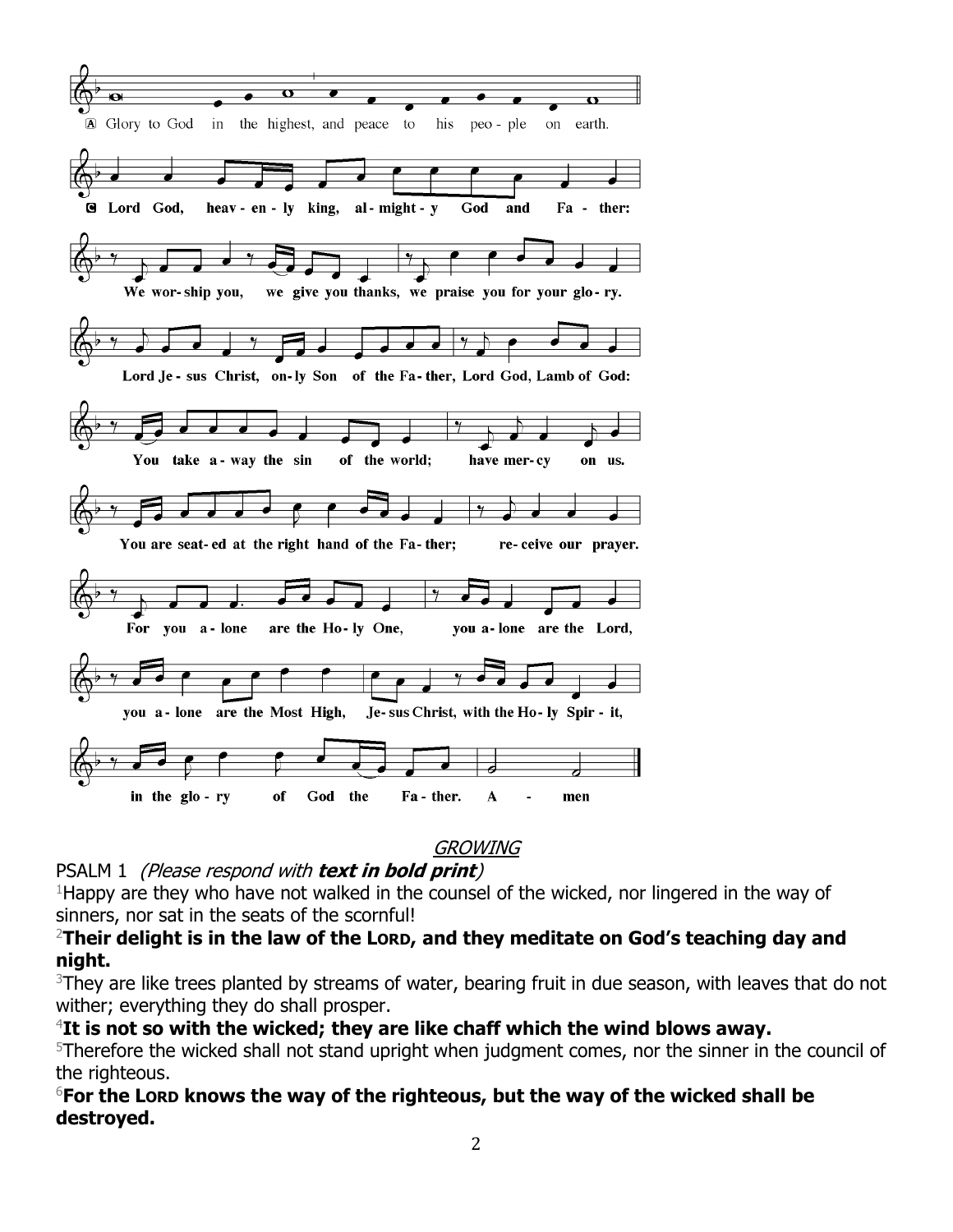After choosing his twelve apostles among those who were followers/disciples, Jesus comes down to a level place to teach them about the demands of discipleship. The power of the Holy Spirit is evident in more than his words, as it comes out of him in such a way that people crowded in to simply touch him.

The Gospel according to Luke, the 6<sup>th</sup> chapter. **All: Glory to you O Lord.** 

 $^{17}$ [Jesus] came down with [the twelve] and stood on a level place, with a great crowd of his disciples and a great multitude of people from all Judea, Jerusalem, and the coast of Tyre and Sidon.<sup>18</sup>They had come to hear him and to be healed of their diseases; and those who were troubled with unclean spirits were cured. <sup>19</sup>And all in the crowd were trying to touch him, for power came out from him and healed all of them.

 $20$ Then he looked up at his disciples and said:

"Blessed are you who are poor, for yours is the kingdom of God.

 $21$ "Blessed are you who are hungry now, for you will be filled.

"Blessed are you who weep now, for you will laugh.

 $22$ "Blessed are you when people hate you, and when they exclude you, revile you, and defame you on account of the Son of Man. <sup>23</sup>Rejoice in that day and leap for joy, for surely your reward is great in heaven; for that is what their ancestors did to the prophets.

 $24$ "But woe to you who are rich, for you have received your consolation.

 $25$ "Woe to you who are full now, for you will be hungry.

"Woe to you who are laughing now, for you will mourn and weep.

 $26$ "Woe to you when all speak well of you, for that is what their ancestors did to the false prophets." The Gospel of the Lord. **Praise to you O Christ.**

MESSAGE Pastor Mary Eide

Green #315 HYMN OF THE DAY "Love Divine, All Loves Excelling" verses 1-3 pg. 5 (You may want to sing this using the green hymnal for larger print)

## GIVING

\*THE APOSTLES' CREED (professed together)

**I believe in God, the Father almighty, creator of heaven and earth.**

**I believe in Jesus Christ, his only Son, our Lord. He was conceived by the power of the Holy Spirit and born of the virgin Mary.**

**He suffered under Pontius Pilate, was crucified, died, and was buried. He descended into hell.\* On the third day he rose again. He ascended into heaven, and is seated at the right hand of the Father. He will come again to judge the living and the dead.**

**I believe in the Holy Spirit, the holy catholic Church, the communion of saints, the forgiveness of sins, the resurrection of the body, and the life everlasting. Amen**  $*$  Or, He descended to the dead.

OFFERTORY PRAYER Blessed are you, O God, **who offers us new beginnings and guides us on our journey. We give in thanksgiving for what you have already given us. Now prepare us to carry your love to a hungry world, in the name of Christ our light. Amen.**

**\*** PRAYERS AND PETITIONS (L: God of grace **All: Hear our prayer.)**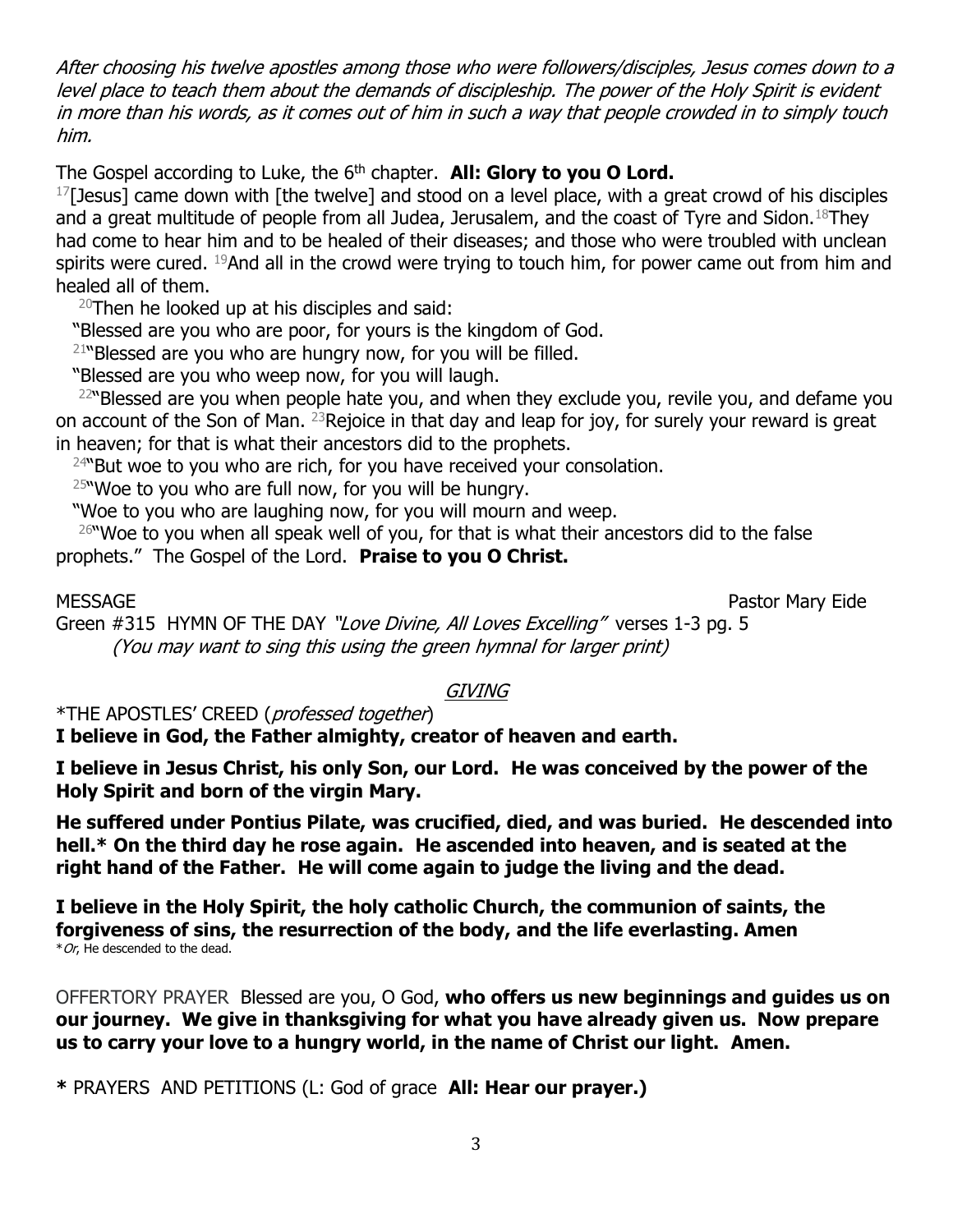\* LORD'S PRAYERS **Our Father, who art in heaven, hallowed be thy name; thy kingdom come; thy will be done; on earth as it is in heaven. Give us this day our daily bread. And forgive us our trespasses, as we forgive those who trespass against us. And lead us not into temptation; but deliver us from evil. For thine is the kingdom, the power and the glory, for ever and ever. Amen**

\* ANNOUNCEMENTS

\* BLESSING God, who leads you in pathways of right living, who rejoices over you, and who calls you by name, ☩ bless your going out and your coming in, today and forever. **Amen.**

\* Green #270SENDING HYMN "God of Our Life, All-Glorious Lord" vs. 1-3 p. 6

\* DISMISSAL Go with Christ into a weary world. Share the good news. **Thanks be to God.** \* POSTLUDE Michelle Young

|                  |                    | <b>SCHEDULE</b>                                                    |
|------------------|--------------------|--------------------------------------------------------------------|
| <b>TODAY</b>     | 8:30am             | - SuperBowl Sub Making                                             |
|                  | 8:45am             | - Sunday School Classes                                            |
|                  | 10:00am            | - Worship                                                          |
|                  | 11:00am            | - Fellowship-hosted by Kris Jenson                                 |
| <b>MONDAY</b>    | 7pm                | - AA Meeting                                                       |
| <b>TUESDAY</b>   | $4-6pm$            | - Food Pantry                                                      |
|                  | 7pm                | - 6 <sup>th</sup> GriefShare online session (not too late to join) |
| <b>WEDNESDAY</b> | 3:20 <sub>pm</sub> | - 7 <sup>th</sup> -8 <sup>th</sup> gr. Confirmation class          |
| <b>FRIDAY:</b>   | 10am-Noon          | - Food Pantry                                                      |
| SUNDAY:          | 8:45am             | - Sunday School Classes                                            |
|                  | 10:00am            | - Communion Worship                                                |

ANNOUNCEMENTS

Don't forget pick up your pre-ordered SUPERBOWL SUB ORDERS today.

CHURCH COUNCIL meeting will be Monday, February 28th at 6:30pm. Please submit any reports or agenda items to Pastor Mary by end-of-day Sunday, 2/20<sup>th</sup>.

WE NEED YOU! Check out sign-up sheets for *WORSHIP ROLES* for upcoming months or *HOST* FELLOWSHIP after worship on 2<sup>nd</sup> or 4<sup>th</sup> Sunday. You can also call or email if you'd like to sign up.

**Shepherd of the Hill Lutheran Church 207 University Street, Elk Mound, WI 54739** Office Phone: 715-879-5115 Email: [sothlc@sothem.org](mailto:sothlc@sothem.org) Website [www.sothem.org](http://www.sothem.org/) Find us on Facebook, too! Pastor Mary Eide (H) 715-309-4065 [meide@luthersem.edu](mailto:meide@luthersem.edu) Custodian, Terry Stamm 715-379-3728 Sunday School Coordinators: Chris Miller at [chrisbenelli.miller@gmail.com](mailto:chrisbenelli.miller@gmail.com) or Jaime Folczyk [mjfolczyk@yahoo.com](mailto:mjfolczyk@yahoo.com) Financial Secretary: Barb Vadnais [barbvadnais1@gmail.com](mailto:barbvadnais1@gmail.com)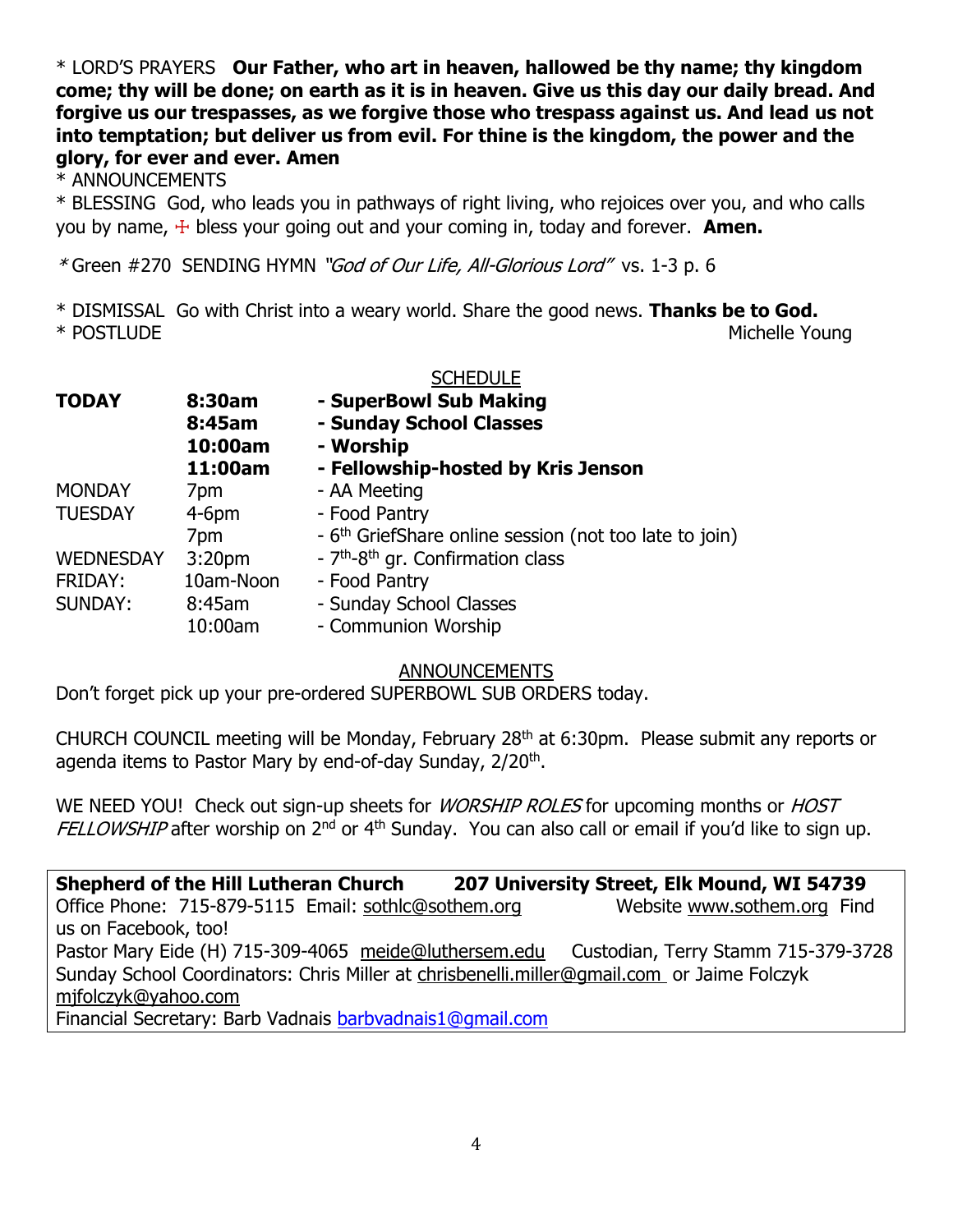

Text: Charles Wesley, 1707-1788<br>Music: HYFRYDOL, Rowland H. Prichard, 1811-1887